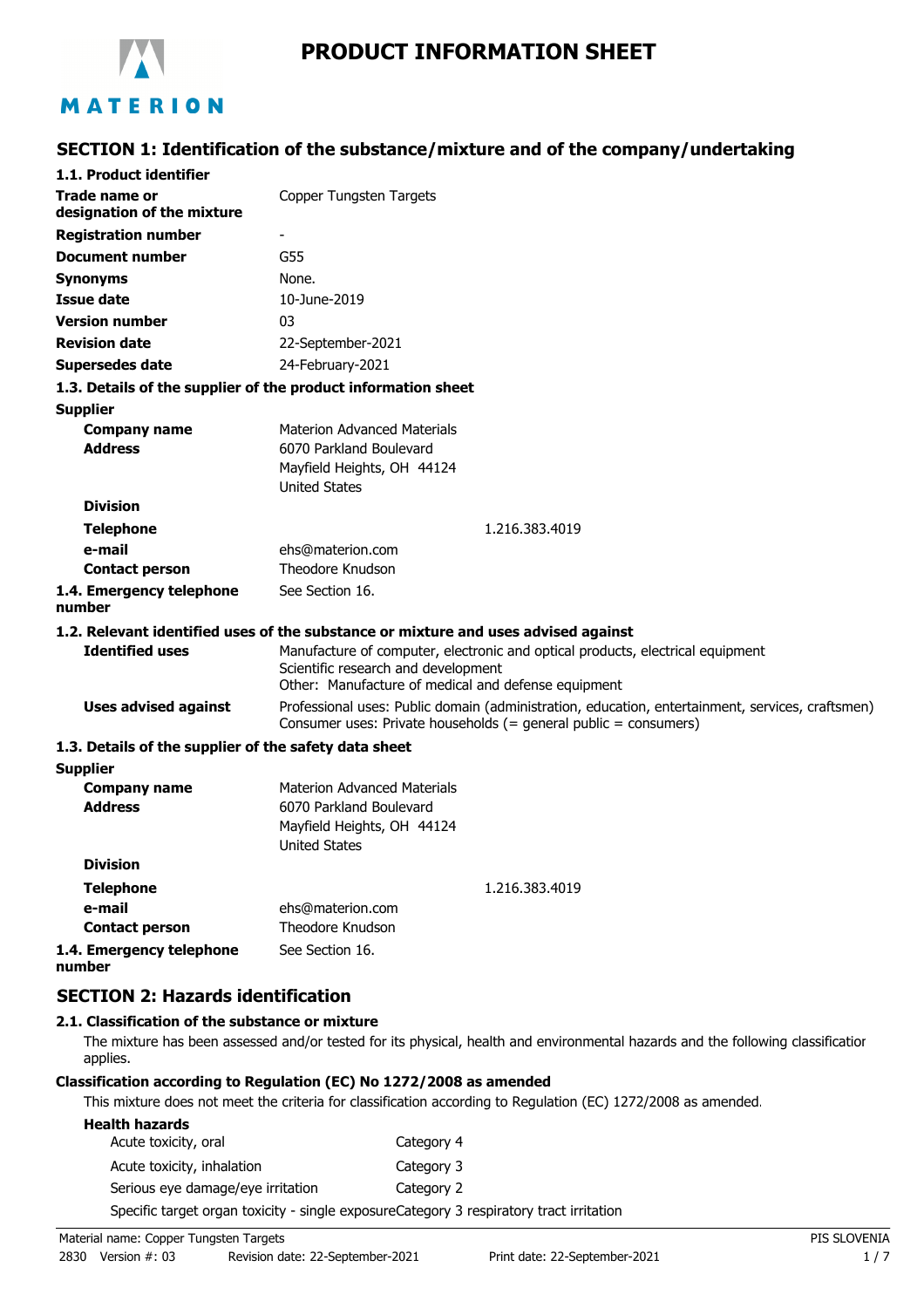| <b>Hazard summary</b>             | The products are classified as articles and, as such, do not present a physical or health hazard ir<br>the present form. If the products are processed or handled in ways that generate particles (dust,<br>fume, particles or powder) and/or chemical compounds, a potential health hazard could exist and<br>risk management measures must be taken to minimize risk. |
|-----------------------------------|-------------------------------------------------------------------------------------------------------------------------------------------------------------------------------------------------------------------------------------------------------------------------------------------------------------------------------------------------------------------------|
| 2.2. Label elements               |                                                                                                                                                                                                                                                                                                                                                                         |
|                                   | Label according to Regulation (EC) No. 1272/2008 as amended                                                                                                                                                                                                                                                                                                             |
| <b>Contains:</b>                  | COPPER FLAKES (COATED WITH ALIPHATIC ACID), Tungsten                                                                                                                                                                                                                                                                                                                    |
| <b>Hazard pictograms</b>          | None.                                                                                                                                                                                                                                                                                                                                                                   |
| Signal word                       | None.                                                                                                                                                                                                                                                                                                                                                                   |
| <b>Hazard statements</b>          | The material as sold in solid form is generally not considered hazardous. However, if the process<br>involves grinding, melting, cutting or any other process that causes a release of dust or fumes,<br>hazardous levels of airborne particulate could be generated.                                                                                                   |
| <b>Precautionary statements</b>   |                                                                                                                                                                                                                                                                                                                                                                         |
| <b>Prevention</b>                 | Observe good industrial hygiene practices.                                                                                                                                                                                                                                                                                                                              |
| <b>Response</b>                   | Wash hands after handling.                                                                                                                                                                                                                                                                                                                                              |
| <b>Storage</b>                    | Store away from incompatible materials.                                                                                                                                                                                                                                                                                                                                 |
| <b>Disposal</b>                   | Dispose of waste and residues in accordance with local authority requirements.                                                                                                                                                                                                                                                                                          |
| Supplemental label<br>information | For further information, please contact the Product Stewardship Department at $+1.216.383.4019$ .                                                                                                                                                                                                                                                                       |
| 2.3. Other hazards                | Not a PBT or vPvB substance or mixture.                                                                                                                                                                                                                                                                                                                                 |

# **SECTION 3: Composition/information on ingredients**

### **3.2. Mixtures**

**mixture**

# **General information**

| <b>Chemical name</b>                          | $\frac{0}{0}$            | No.                    | CAS-No. / EC REACH Registration No. Index No. | <b>Notes</b> |
|-----------------------------------------------|--------------------------|------------------------|-----------------------------------------------|--------------|
| COPPER FLAKES (COATED WITH<br>ALIPHATIC ACID) | $95 - 99$                | 7440-50-8<br>231-159-6 | 01-2119480154-42-0080                         |              |
|                                               | <b>Classification: -</b> |                        |                                               |              |
| Tungsten                                      | $1 - 5$                  | 7440-33-7<br>231-143-9 | -                                             |              |
|                                               | <b>Classification: -</b> |                        |                                               |              |

# **SECTION 4: First aid measures**

Ensure that medical personnel are aware of the material(s) involved, and take precautions to protect themselves. **General information**

### **4.1. Description of first aid measures**

| <b>Inhalation</b>                                                                        | Move to fresh air. Call a physician if symptoms develop or persist.                                            |
|------------------------------------------------------------------------------------------|----------------------------------------------------------------------------------------------------------------|
| <b>Skin contact</b>                                                                      | Wash off with soap and water. Get medical attention if irritation develops and persists.                       |
| Eye contact                                                                              | Remove contact lenses, if present and easy to do. If eye irritation persists: Get medical<br>advice/attention. |
| <b>Ingestion</b>                                                                         | Rinse mouth. Get medical attention if symptoms occur.                                                          |
| 4.2. Most important<br>symptoms and effects, both<br>acute and delayed                   | Irritation of eyes.                                                                                            |
| 4.3. Indication of any<br>immediate medical attention<br>and special treatment<br>needed | Treat symptomatically.                                                                                         |
| <b>SECTION 5: Firefighting measures</b>                                                  |                                                                                                                |
| <b>General fire hazards</b>                                                              | No unusual fire or explosion hazards noted.                                                                    |
| 5.1. Extinguishing media<br>Suitable extinguishing<br>media                              | DRY sand, sodium chloride powder, graphite powder or Met-L-X powder.                                           |
| Unsuitable extinguishing                                                                 | Water. Carbon dioxide (CO2).                                                                                   |

**media 5.2. Special hazards arising** This product is not flammable. **from the substance or**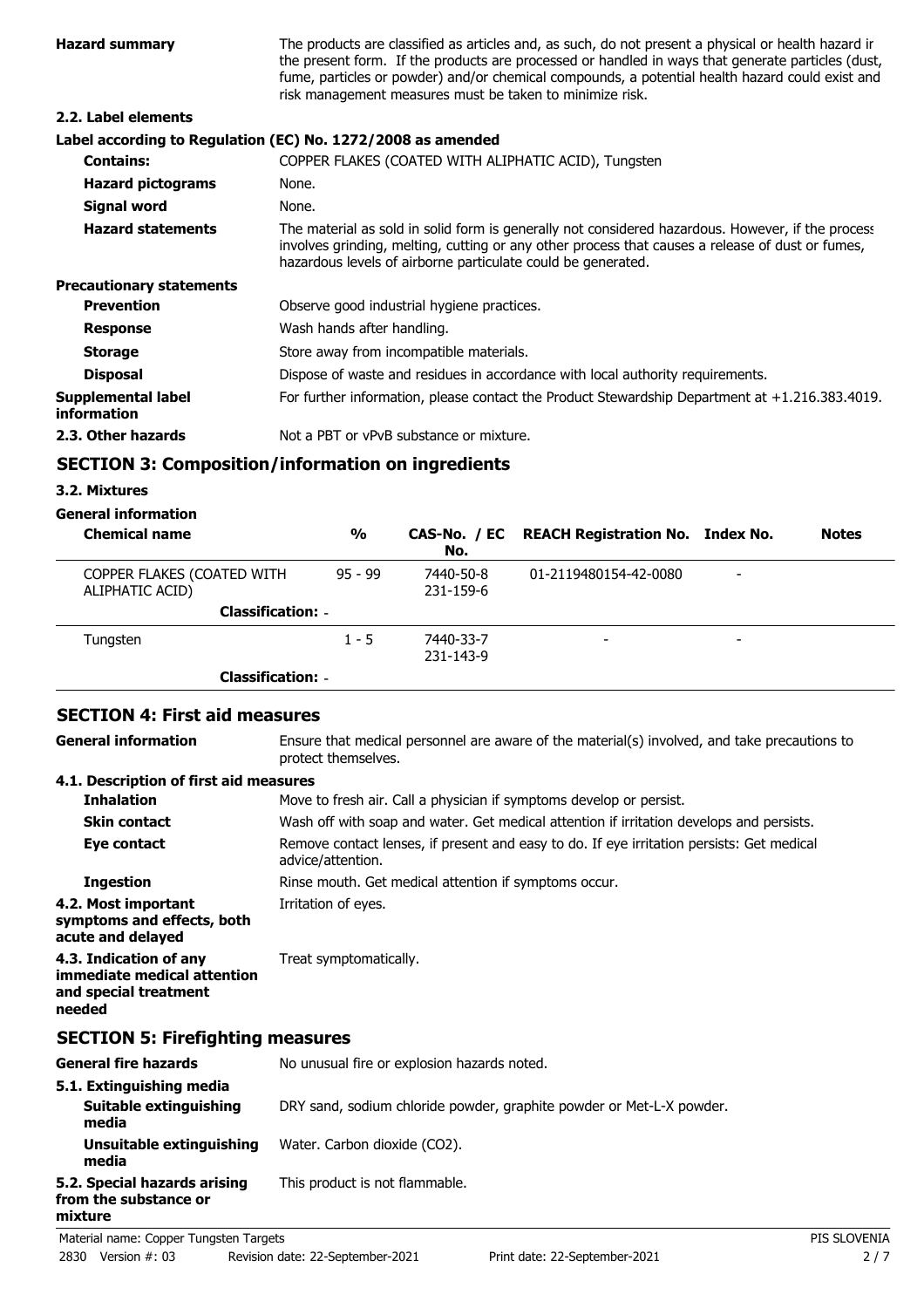| 5.3. Advice for firefighters<br><b>Special protective</b><br>equipment for<br>firefighters | Use protective equipment appropriate for surrounding materials.                            |
|--------------------------------------------------------------------------------------------|--------------------------------------------------------------------------------------------|
| <b>Special firefighting</b><br>procedures                                                  | Move containers from fire area if you can do so without risk.                              |
| <b>Specific methods</b>                                                                    | Use standard firefighting procedures and consider the hazards of other involved materials. |

# **SECTION 6: Accidental release measures**

|                                                              | 6.1. Personal precautions, protective equipment and emergency procedures                      |
|--------------------------------------------------------------|-----------------------------------------------------------------------------------------------|
| For non-emergency<br>personnel                               | For personal protection, see section 8 of the PIS.                                            |
| For emergency<br>responders                                  | Keep unnecessary personnel away. Use personal protection recommended in Section 8 of the PIS. |
| 6.2. Environmental<br>precautions                            | Avoid discharge into drains, water courses or onto the ground.                                |
| 6.3. Methods and material for<br>containment and cleaning up | Clean up in accordance with all applicable regulations.                                       |
| 6.4. Reference to other<br>sections                          | Not available.                                                                                |

# **SECTION 7: Handling and storage**

| 7.1. Precautions for safe<br>handling                                   | Observe good industrial hygiene practices.  |
|-------------------------------------------------------------------------|---------------------------------------------|
| 7.2. Conditions for safe<br>storage, including any<br>incompatibilities | Store in original tightly closed container. |
| 7.3. Specific end use(s)                                                | Not applicable.                             |

# **SECTION 8: Exposure controls/personal protection**

| 8.1. Control parameters                              |                                                                                                                                                                                                                                                                                                                                                                                                        |
|------------------------------------------------------|--------------------------------------------------------------------------------------------------------------------------------------------------------------------------------------------------------------------------------------------------------------------------------------------------------------------------------------------------------------------------------------------------------|
| <b>Occupational exposure limits</b>                  | No exposure limits noted for ingredient(s).                                                                                                                                                                                                                                                                                                                                                            |
| <b>Biological limit values</b>                       | No biological exposure limits noted for the ingredient(s).                                                                                                                                                                                                                                                                                                                                             |
| <b>Recommended monitoring</b><br>procedures          | Follow standard monitoring procedures.                                                                                                                                                                                                                                                                                                                                                                 |
| Derived no effect levels<br>(DNELs)                  | Not available.                                                                                                                                                                                                                                                                                                                                                                                         |
| <b>Predicted no effect</b><br>concentrations (PNECs) | Not available.                                                                                                                                                                                                                                                                                                                                                                                         |
| 8.2. Exposure controls                               |                                                                                                                                                                                                                                                                                                                                                                                                        |
| Appropriate engineering<br>controls                  | Good general ventilation (typically 10 air changes per hour) should be used. Ventilation rates should<br>be matched to conditions. If applicable, use process enclosures, local exhaust ventilation, or other<br>engineering controls to maintain airborne levels below recommended exposure limits. If exposure<br>limits have not been established, maintain airborne levels to an acceptable level. |
|                                                      | Individual protection measures, such as personal protective equipment                                                                                                                                                                                                                                                                                                                                  |
| <b>General information</b>                           | Wear suitable protective clothing.                                                                                                                                                                                                                                                                                                                                                                     |
| Eye/face protection                                  | Wear safety glasses with side shields (or goggles).                                                                                                                                                                                                                                                                                                                                                    |
| <b>Skin protection</b>                               |                                                                                                                                                                                                                                                                                                                                                                                                        |
| - Hand protection                                    | Wear appropriate chemical resistant gloves.                                                                                                                                                                                                                                                                                                                                                            |
| - Other                                              | Wear suitable protective clothing.                                                                                                                                                                                                                                                                                                                                                                     |
| <b>Respiratory protection</b>                        | In case of insufficient ventilation, wear suitable respiratory equipment.                                                                                                                                                                                                                                                                                                                              |
| <b>Thermal hazards</b>                               | Wear appropriate thermal protective clothing, when necessary.                                                                                                                                                                                                                                                                                                                                          |
| <b>Hygiene measures</b>                              | Always observe good personal hygiene measures, such as washing after handling the material and<br>before eating, drinking, and/or smoking. Routinely wash work clothing and protective equipment to<br>remove contaminants.                                                                                                                                                                            |
| <b>Environmental exposure</b><br>controls            | Environmental manager must be informed of all major releases.                                                                                                                                                                                                                                                                                                                                          |

# **SECTION 9: Physical and chemical properties**

### **9.1. Information on basic physical and chemical properties**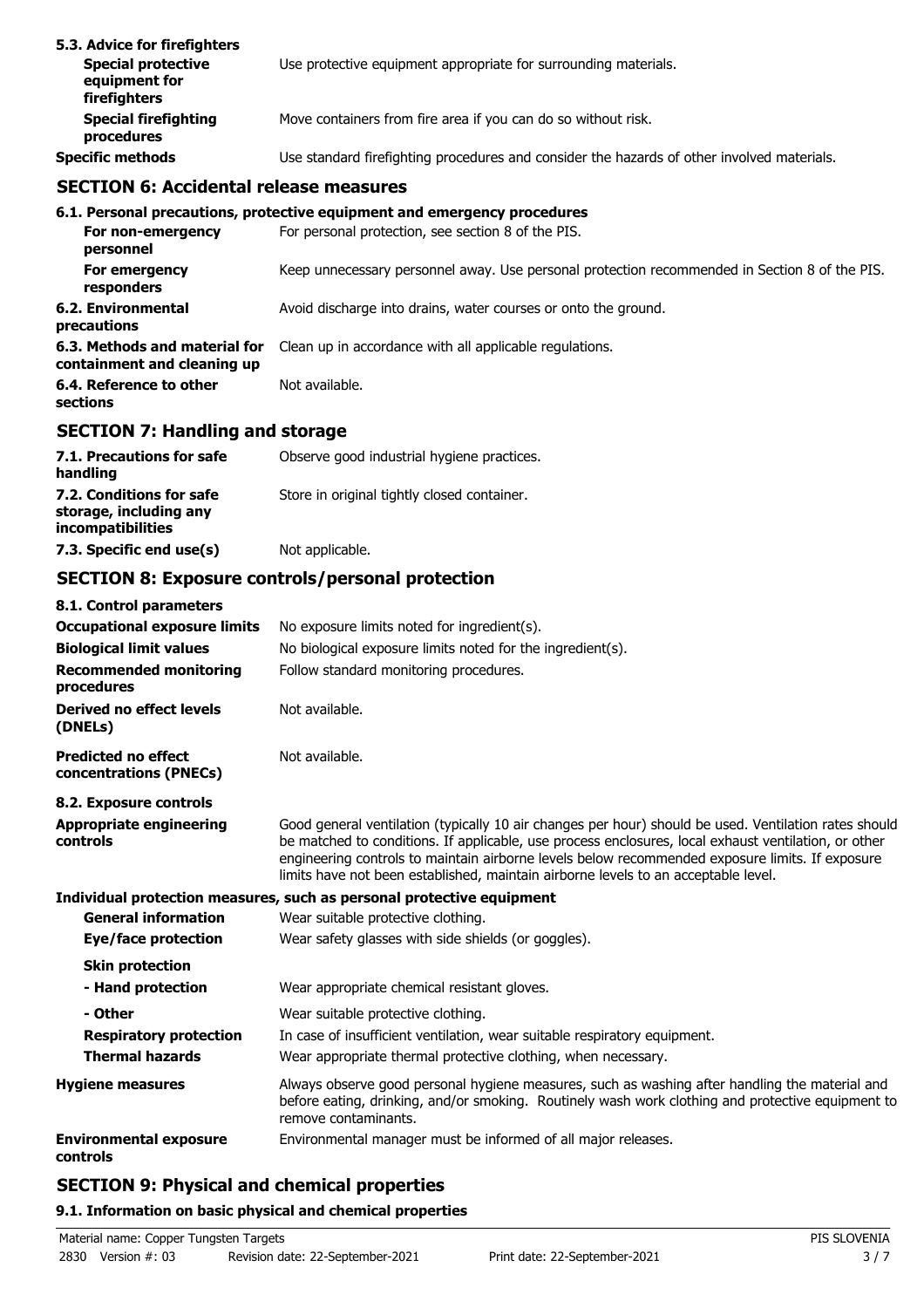| <b>Appearance</b>                                   |                                                 |
|-----------------------------------------------------|-------------------------------------------------|
| <b>Physical state</b>                               | Solid.                                          |
| Form                                                | Not available.                                  |
| Colour                                              | Copper.                                         |
| <b>Odour</b>                                        | None.                                           |
| <b>Odour threshold</b>                              | Not available.                                  |
| рH                                                  | Not applicable.                                 |
| <b>Melting point/freezing point</b>                 | 1083 °C (1981,4 °F) estimated / Not applicable. |
| Initial boiling point and<br>boiling range          | Not applicable.                                 |
| <b>Flash point</b>                                  | Not applicable.                                 |
| <b>Evaporation rate</b>                             | Not applicable.                                 |
| <b>Flammability (solid, gas)</b>                    | None known.                                     |
| <b>Upper/lower flammability or explosive limits</b> |                                                 |
| <b>Explosive limit - lower (</b><br>%)              | Not applicable.                                 |
| <b>Explosive limit - lower (</b><br>%) temperature  | Not applicable.                                 |
| <b>Explosive limit - upper</b><br>(%)               | Not applicable.                                 |
| <b>Explosive limit - upper (</b><br>%) temperature  | Not applicable.                                 |
| <b>Vapour pressure</b>                              | Not applicable.                                 |
| <b>Vapour density</b>                               | Not applicable.                                 |
| <b>Relative density</b>                             | Not applicable.                                 |
| Solubility(ies)                                     |                                                 |
| Solubility (water)                                  | Insoluble.                                      |
| <b>Partition coefficient</b><br>(n-octanol/water)   | Not applicable.                                 |
| <b>Auto-ignition temperature</b>                    | Not applicable.                                 |
| <b>Decomposition temperature</b>                    | Not applicable.                                 |
| <b>Viscosity</b>                                    | Not applicable.                                 |
| <b>Explosive properties</b>                         | Not explosive.                                  |
| <b>Oxidising properties</b>                         | Not oxidising.                                  |
| 9.2. Other information                              |                                                 |
| <b>Density</b>                                      | 9,41 g/cm3 estimated                            |
| <b>Flammability</b>                                 | Not applicable.                                 |

### **SECTION 10: Stability and reactivity**

| 10.1. Reactivity                            | The product is stable and non-reactive under normal conditions of use, storage and transport |
|---------------------------------------------|----------------------------------------------------------------------------------------------|
| 10.2. Chemical stability                    | Material is stable under normal conditions.                                                  |
| 10.3. Possibility of hazardous<br>reactions | No dangerous reaction known under conditions of normal use.                                  |
| 10.4. Conditions to avoid                   | Contact with incompatible materials.                                                         |
| 10.5. Incompatible materials                | Acids, Caustics,                                                                             |
| 10.6. Hazardous<br>decomposition products   | Not applicable.                                                                              |

# **SECTION 11: Toxicological information**

| Occupational exposure to the substance or mixture may cause adverse effects. |
|------------------------------------------------------------------------------|
| <b>Information on likely routes of exposure</b>                              |
| Prolonged inhalation may be harmful.                                         |
| Not relevant, due to the form of the product.                                |
| Not relevant, due to the form of the product.                                |
| Not relevant, due to the form of the product.                                |
|                                                                              |

Material name: Copper Tungsten Targets **PIS SLOVENIA**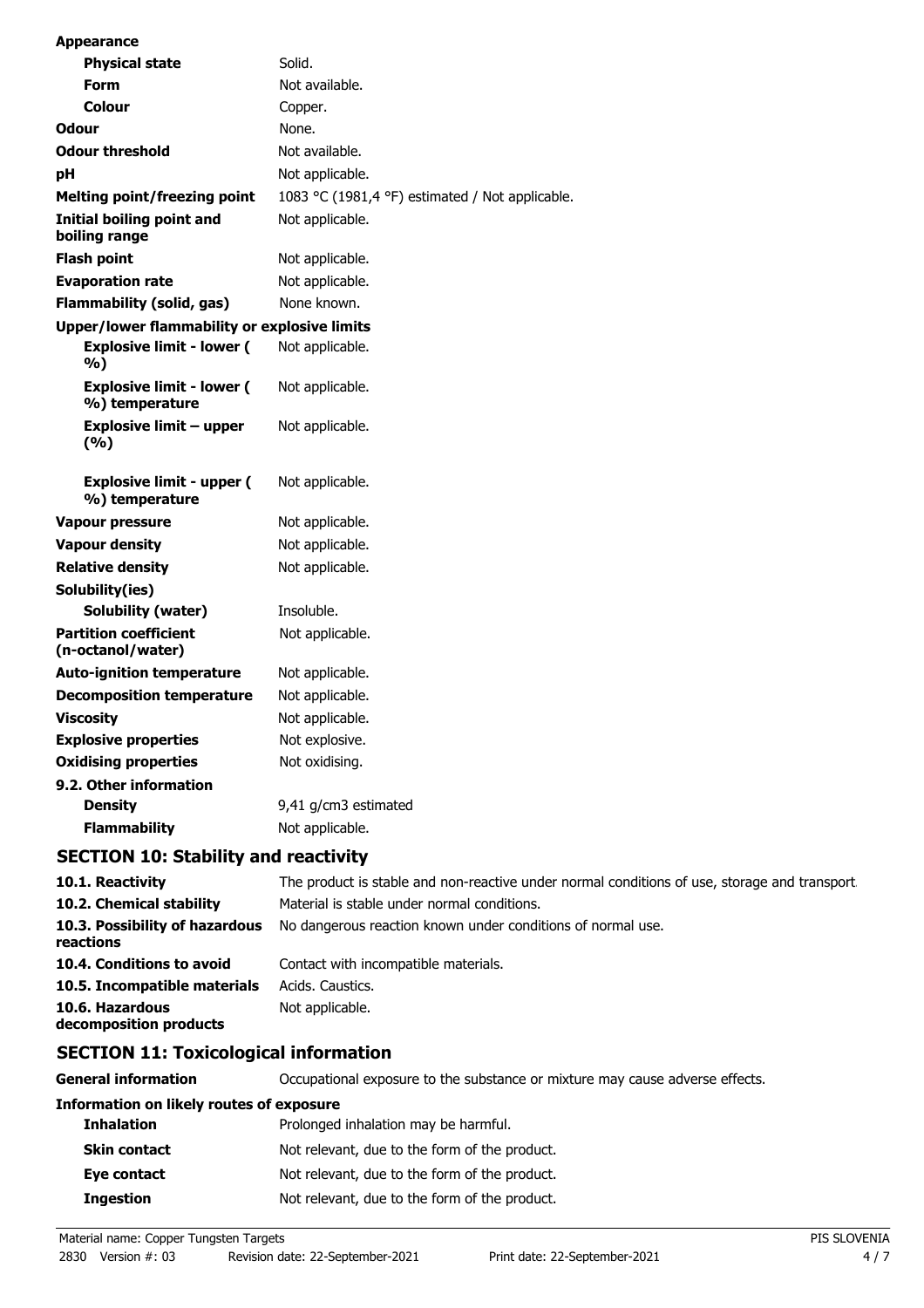| <b>Symptoms</b>                                              | None known.                                                                                                                                                                                |                                                                                                |                                 |  |
|--------------------------------------------------------------|--------------------------------------------------------------------------------------------------------------------------------------------------------------------------------------------|------------------------------------------------------------------------------------------------|---------------------------------|--|
| 11.1. Information on toxicological effects                   |                                                                                                                                                                                            |                                                                                                |                                 |  |
| <b>Acute toxicity</b>                                        | None known.                                                                                                                                                                                |                                                                                                |                                 |  |
| <b>Skin corrosion/irritation</b>                             | Not relevant, due to the form of the product.                                                                                                                                              |                                                                                                |                                 |  |
| Serious eye damage/eye<br>irritation                         | Not likely, due to the form of the product.                                                                                                                                                |                                                                                                |                                 |  |
| <b>Respiratory sensitisation</b>                             | Not a respiratory sensitizer.                                                                                                                                                              |                                                                                                |                                 |  |
| <b>Skin sensitisation</b>                                    |                                                                                                                                                                                            | Not a skin sensitiser.                                                                         |                                 |  |
| <b>Germ cell mutagenicity</b>                                | Due to partial or complete lack of data the classification is not possible.                                                                                                                |                                                                                                |                                 |  |
| Carcinogenicity                                              | Not classifiable as to carcinogenicity to humans.                                                                                                                                          |                                                                                                |                                 |  |
| <b>Reproductive toxicity</b>                                 | This product is not expected to cause reproductive or developmental effects.                                                                                                               |                                                                                                |                                 |  |
| Specific target organ toxicity<br>- single exposure          | Not classified.                                                                                                                                                                            |                                                                                                |                                 |  |
| <b>Specific target organ toxicity</b><br>- repeated exposure | Not classified.                                                                                                                                                                            |                                                                                                |                                 |  |
| <b>Aspiration hazard</b>                                     |                                                                                                                                                                                            | Not an aspiration hazard.                                                                      |                                 |  |
| Mixture versus substance<br>information                      | No information available.                                                                                                                                                                  |                                                                                                |                                 |  |
| <b>Other information</b>                                     | Not available.                                                                                                                                                                             |                                                                                                |                                 |  |
| <b>SECTION 12: Ecological information</b>                    |                                                                                                                                                                                            |                                                                                                |                                 |  |
| 12.1. Toxicity                                               |                                                                                                                                                                                            | The product is not classified as environmentally hazardous.                                    |                                 |  |
| <b>Product</b>                                               |                                                                                                                                                                                            | <b>Species</b>                                                                                 | <b>Test Results</b>             |  |
| Copper Tungsten Targets                                      |                                                                                                                                                                                            |                                                                                                |                                 |  |
| <b>Aquatic</b>                                               |                                                                                                                                                                                            |                                                                                                |                                 |  |
| Acute                                                        |                                                                                                                                                                                            |                                                                                                |                                 |  |
| Fish                                                         | <b>LC50</b>                                                                                                                                                                                | Fish                                                                                           | 0,0328 mg/l, 96 hours estimated |  |
| <b>Components</b>                                            |                                                                                                                                                                                            | <b>Species</b>                                                                                 | <b>Test Results</b>             |  |
| COPPER FLAKES (COATED WITH ALIPHATIC ACID) (CAS 7440-50-8)   |                                                                                                                                                                                            |                                                                                                |                                 |  |
| <b>Aquatic</b>                                               |                                                                                                                                                                                            |                                                                                                |                                 |  |
| Acute                                                        |                                                                                                                                                                                            |                                                                                                |                                 |  |
| Crustacea                                                    | <b>EC50</b>                                                                                                                                                                                | Blue crab (Callinectes sapidus)                                                                | $0,0031$ mg/l                   |  |
| <b>Fish</b>                                                  | LC50                                                                                                                                                                                       | Fathead minnow (Pimephales promelas) 0,0219 - 0,0446 mg/l, 96 hours                            |                                 |  |
|                                                              |                                                                                                                                                                                            | * Estimates for product may be based on additional component data not shown.                   |                                 |  |
| 12.2. Persistence and<br>degradability                       |                                                                                                                                                                                            |                                                                                                |                                 |  |
| 12.3. Bioaccumulative<br>potential                           | No data available.                                                                                                                                                                         |                                                                                                |                                 |  |
| <b>Partition coefficient</b><br>n-octanol/water (log Kow)    | Not available.                                                                                                                                                                             |                                                                                                |                                 |  |
| <b>Bioconcentration factor (BCF)</b>                         | Not available.                                                                                                                                                                             |                                                                                                |                                 |  |
| 12.4. Mobility in soil                                       |                                                                                                                                                                                            | No data available.                                                                             |                                 |  |
| 12.5. Results of PBT and<br><b>vPvB</b> assessment           |                                                                                                                                                                                            | Not a PBT or yPvB substance or mixture.                                                        |                                 |  |
| 12.6. Other adverse effects                                  | No other adverse environmental effects (e.g. ozone depletion, photochemical ozone creation<br>potential, endocrine disruption, global warming potential) are expected from this component. |                                                                                                |                                 |  |
| <b>SECTION 13: Disposal considerations</b>                   |                                                                                                                                                                                            |                                                                                                |                                 |  |
| 13.1. Waste treatment methods                                |                                                                                                                                                                                            |                                                                                                |                                 |  |
| <b>Residual waste</b>                                        | Whatever cannot be saved for recovery or recycling should be managed in an appropriate and                                                                                                 |                                                                                                |                                 |  |
|                                                              |                                                                                                                                                                                            | approved waste facility. Processing, use or contamination of this product may change the waste |                                 |  |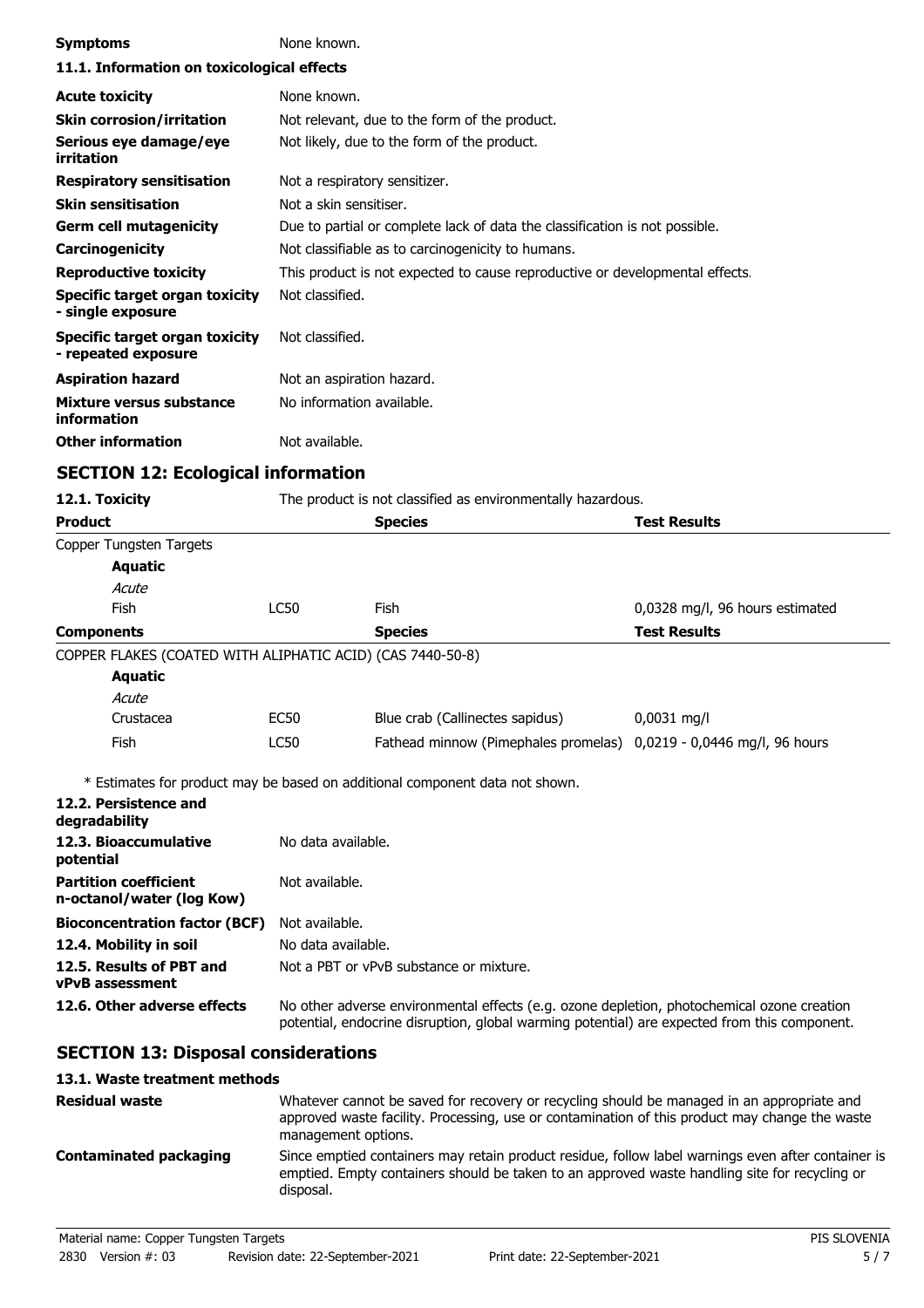| EU waste code                          | The Waste code should be assigned in discussion between the user, the producer and the waste<br>disposal company. |
|----------------------------------------|-------------------------------------------------------------------------------------------------------------------|
| <b>Disposal</b><br>methods/information | Collect and reclaim or dispose in sealed containers at licensed waste disposal site.                              |
| <b>Special precautions</b>             | Dispose in accordance with all applicable regulations.                                                            |

# **SECTION 14: Transport information**

**ADR**

14.1. - 14.6.: Not regulated as dangerous goods.

**RID**

14.1. - 14.6.: Not regulated as dangerous goods.

**ADN**

14.1. - 14.6.: Not regulated as dangerous goods.

**IATA**

14.1. - 14.6.: Not regulated as dangerous goods.

**IMDG**

14.1. - 14.6.: Not regulated as dangerous goods.

# **SECTION 15: Regulatory information**

### **15.1. Safety, health and environmental regulations/legislation specific for the substance or mixture**

### **EU regulations**

**Regulation (EC) No. 1005/2009 on substances that deplete the ozone layer, Annex I and II, as amended** Not listed.

**Regulation (EU) 2019/1021 On persistent organic pollutants (recast), as amended**

Not listed.

**Regulation (EU) No. 649/2012 concerning the export and import of dangerous chemicals, Annex I, Part 1 as amended**

Not listed.

**Regulation (EU) No. 649/2012 concerning the export and import of dangerous chemicals, Annex I, Part 2 as amended**

Not listed.

**Regulation (EU) No. 649/2012 concerning the export and import of dangerous chemicals, Annex I, Part 3 as amended**

Not listed.

**Regulation (EU) No. 649/2012 concerning the export and import of dangerous chemicals, Annex V as amended** Not listed.

**Regulation (EC) No. 166/2006 Annex II Pollutant Release and Transfer Registry, as amended** COPPER FLAKES (COATED WITH ALIPHATIC ACID) (CAS 7440-50-8)

### **Regulation (EC) No. 1907/2006, REACH Article 59(10) Candidate List as currently published by ECHA** Not listed.

### **Authorisations**

**Regulation (EC) No. 1907/2006, REACH Annex XIV Substances subject to authorization, as amended** Not listed.

### **Restrictions on use**

**Regulation (EC) No. 1907/2006, REACH Annex XVII Substances subject to restriction on marketing and use as amended**

Not listed.

**Directive 2004/37/EC: on the protection of workers from the risks related to exposure to carcinogens and mutagens at work, as amended.**

Not listed.

### **Other EU regulations**

**Directive 2012/18/EU on major accident hazards involving dangerous substances, as amended**

COPPER FLAKES (COATED WITH ALIPHATIC ACID) (CAS 7440-50-8)

| <b>National regulations</b> | Not available. |
|-----------------------------|----------------|
| 15.2. Chemical safety       | Not available. |
| assessment                  |                |

# **SECTION 16: Other information**

**List of abbreviations** Not available.